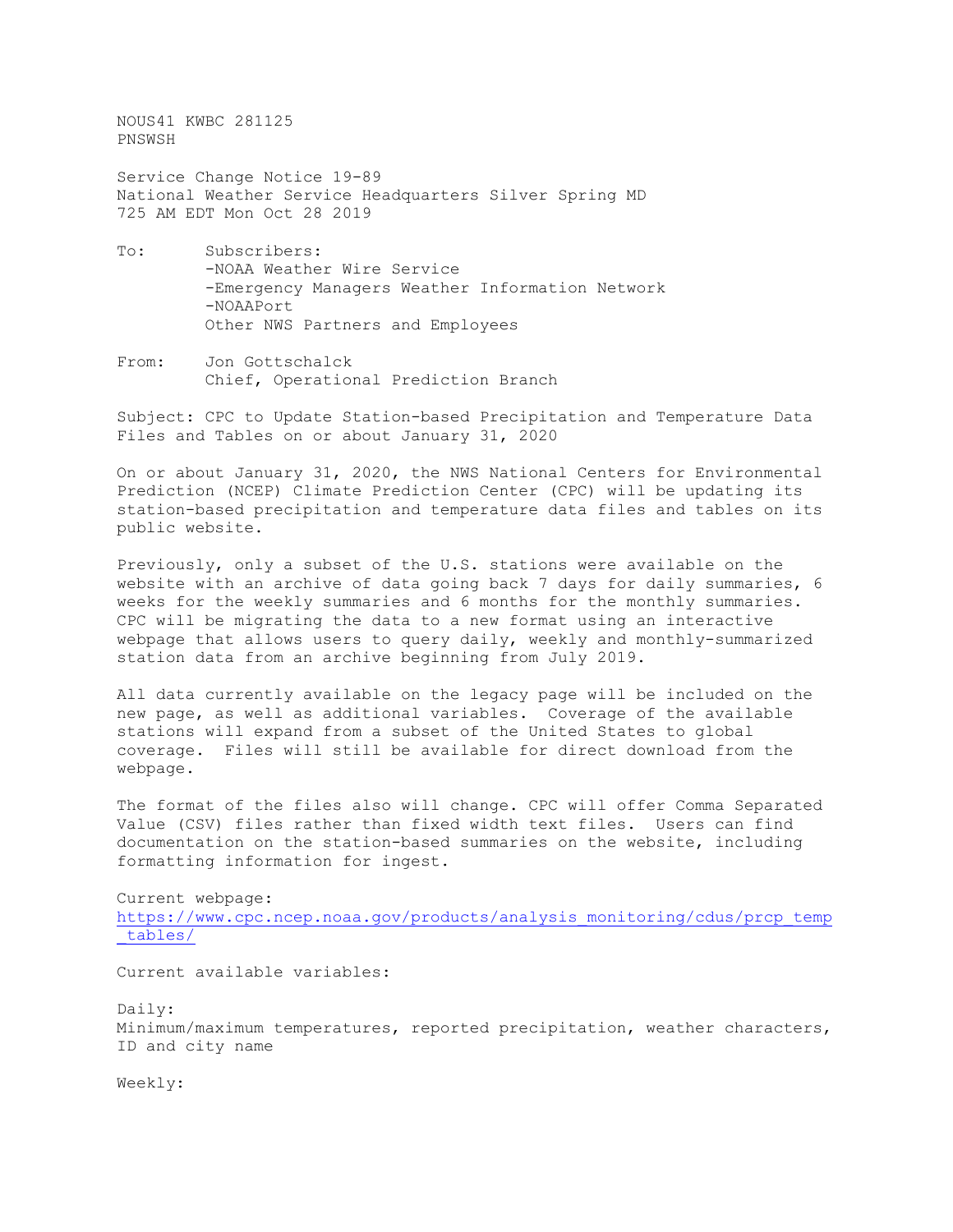Station ID, average temperature, normal temperature, reported and normal precipitation, city name Monthly: Station ID, average temperature, normal temperature, reported and normal precipitation, city name New variables (in addition to current): Daily: latitude, longitude, vapor pressure, vapor pressure deficit, sea level pressure, min/max relative humidity, wind speed, wind chill Weekly: latitude, longitude, average maximum and minimum temperature, number of days with maximum and minimum temperature reported, extreme maximum and minimum temperatures, number of days with precipitation, number of observations taken at station Monthly: latitude, longitude, number of years for temperature and precipitation normal, average maximum and minimum temperature, number of days with maximum and minimum temperature reported, extreme maximum and minimum temperatures, day of month with extreme temperatures, number of days with precipitation, number of observations taken at station Current file versions: Daily: [https://www.cpc.ncep.noaa.gov/products/analysis\\_monitoring/cdus/prcp\\_temp](https://www.cpc.ncep.noaa.gov/products/analysis_monitoring/cdus/prcp_temp_tables/dly_glob1.txt) [\\_tables/dly\\_glob1.txt](https://www.cpc.ncep.noaa.gov/products/analysis_monitoring/cdus/prcp_temp_tables/dly_glob1.txt) Weekly: [https://www.cpc.ncep.noaa.gov/products/analysis\\_monitoring/cdus/prcp\\_temp](https://www.cpc.ncep.noaa.gov/products/analysis_monitoring/cdus/prcp_temp_tables/wly_glob1.txt) [\\_tables/wly\\_glob1.txt](https://www.cpc.ncep.noaa.gov/products/analysis_monitoring/cdus/prcp_temp_tables/wly_glob1.txt) Monthly: [https://www.cpc.ncep.noaa.gov/products/analysis\\_monitoring/cdus/prcp\\_temp](https://www.cpc.ncep.noaa.gov/products/analysis_monitoring/cdus/prcp_temp_tables/mly_glob1.txt) [\\_tables/mly\\_glob1.txt](https://www.cpc.ncep.noaa.gov/products/analysis_monitoring/cdus/prcp_temp_tables/mly_glob1.txt) Examples of the new proposed format are located at: Daily: [ftp://ftp.cpc.ncep.noaa.gov/cadb\\_v2/SCN\\_examples/daily\\_summary\\_20191017\\_v](ftp://ftp.cpc.ncep.noaa.gov/cadb_v2/SCN_examples/daily_summary_20191017_v3.csv) [3.csv](ftp://ftp.cpc.ncep.noaa.gov/cadb_v2/SCN_examples/daily_summary_20191017_v3.csv) Weekly: [ftp://ftp.cpc.ncep.noaa.gov/cadb\\_v2/SCN\\_examples/monthsum.dat.v3.csv](ftp://ftp.cpc.ncep.noaa.gov/cadb_v2/SCN_examples/monthsum.dat.v3.csv)

Monthly:

[ftp://ftp.cpc.ncep.noaa.gov/cadb\\_v2/SCN\\_examples/weeksum.dat.v3.csv](ftp://ftp.cpc.ncep.noaa.gov/cadb_v2/SCN_examples/weeksum.dat.v3.csv)